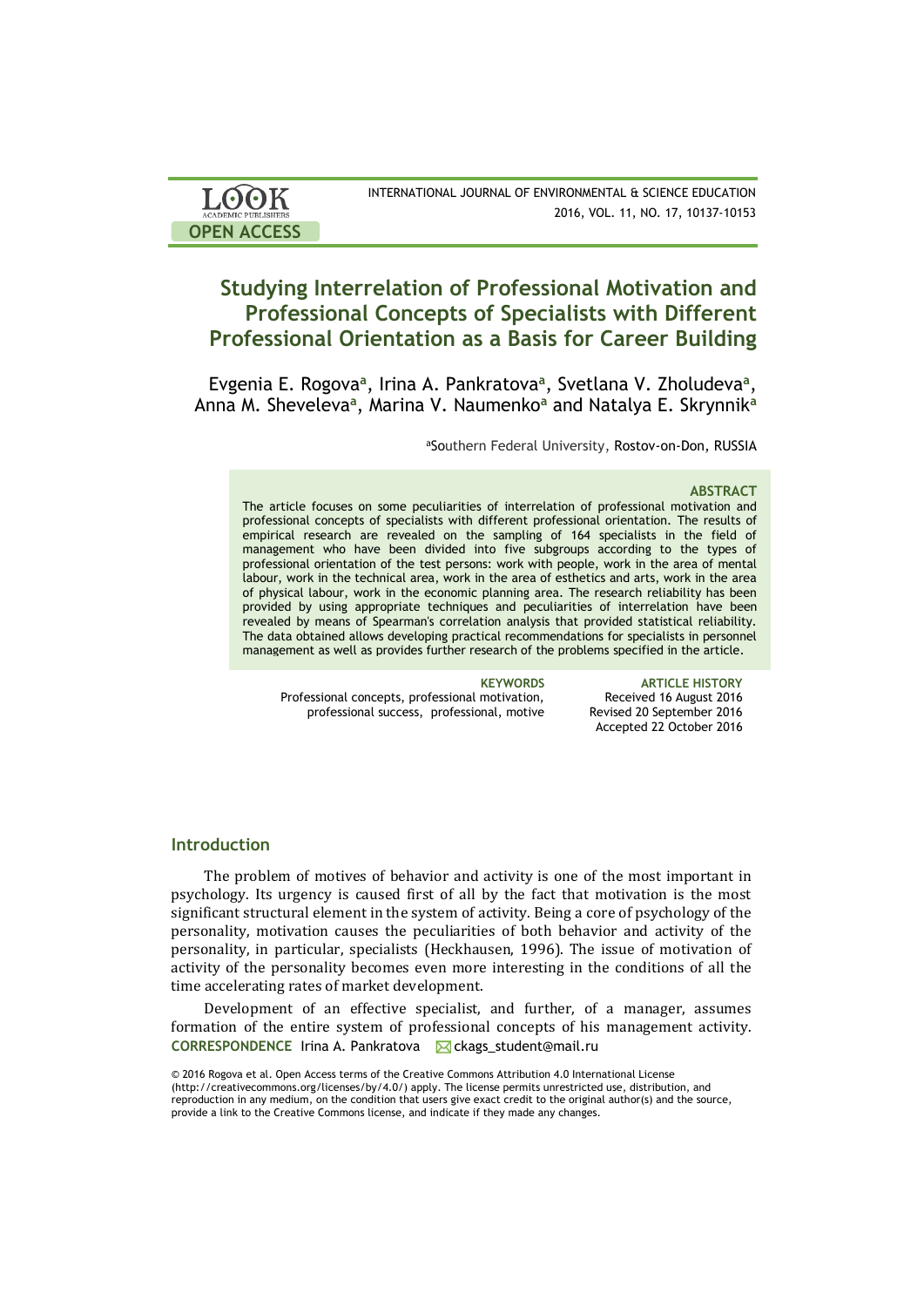Domestic scientists note that concepts are an active subjective model, image, thus they are not identical to the object of activity and are one of the sources of development of the professional (Zholudeva & Yakovleva, 2015; Rogov, 2014). Professional concepts participate in formation of life plans of the personality, organize and direct his activity, give him qualitative originality, unique individual and social image.

The professional concepts which are available for the subject have essential impact on his professional development, along with professional orientation of the personality (Naumenko, 2014). Now many people choose for themselves the profession without being guided by professional orientation. Choice of profession is often determined by desire of good earnings, advices of the surrounding people, etc. Congruence of professional orientation and the realized professional activity promotes increase of efficiency of performance of employment duties (Klimov, 1996; Andreeva, 2015; Ilyasov, 2013).

Degree of formation of professional concepts acts as a prerequisite of formation of active living position of the personality, his success in professional activity. Insufficient definiteness of the available concepts of the object of activity and work, multidirectionality of nonprofessional interests allows assuming the availability of different motives on the basis of which people, without thinking, give preference to economic specialties, considering them the most demanded at labour market (Rogova & Pankratova, 2012; Rogova & Topcheeva, 2016).

Correlation of concepts of profession and self-concept in it promotes formation of the self-image as a subject of professional activity, development of professional motivation; however, complex researches of interrelation of professional concepts and motivation of the specialists with different professional orientation are insufficient. Exactly, it caused the choice of the topic of our research.

# **Literature Review**

The problem of professional concepts is not new. Abroad study of this issue was in line with social representations study of S. Moscovici (1998), D. Jodelet (1992), J. Abric (1993).

Professional performances investigation in domestic science began with research dedicated to career ideas, and promotion factors N.L. Kirt (2000), I.P. Lotova (2001), E.G. Moll (2012).

The problems of professional concepts were studied in the works of S.V. Zholudeva & Ya.S. Yakovleva (2015), M.V. Naumenko (2014), I.A. Pankratova & O.V. Anikina (2015), E.I. Rogov (2014, 2015), E.A. Semenova (2003).

The issues of professional motivation in various areas of labour activity were studied in the works of A.F. Dzhumagulova (2010), M.G. Rogov (1998), A.A. Fitmova (2012), H. Heckhausen (1986), A.M. Shevelyova & A.I. Ivanova (2013).

In psychological literature the works of L.A. Golovey & E.F. Rybalko (2001), K.M. Gurevich (1970), E.A. Klimov (1996) are devoted to consideration of professional orientation of the personality.

Nevertheless, now the problem of interrelation of the concepts of the object of professional activity and motivational structure of the personality, the areas of theoretical and practical knowledge are insufficiently studied.

# **Research Methods**

As test-persons in our research the specialists took part, who work in various companies and hold the positions in the management area (specialists in recruitment,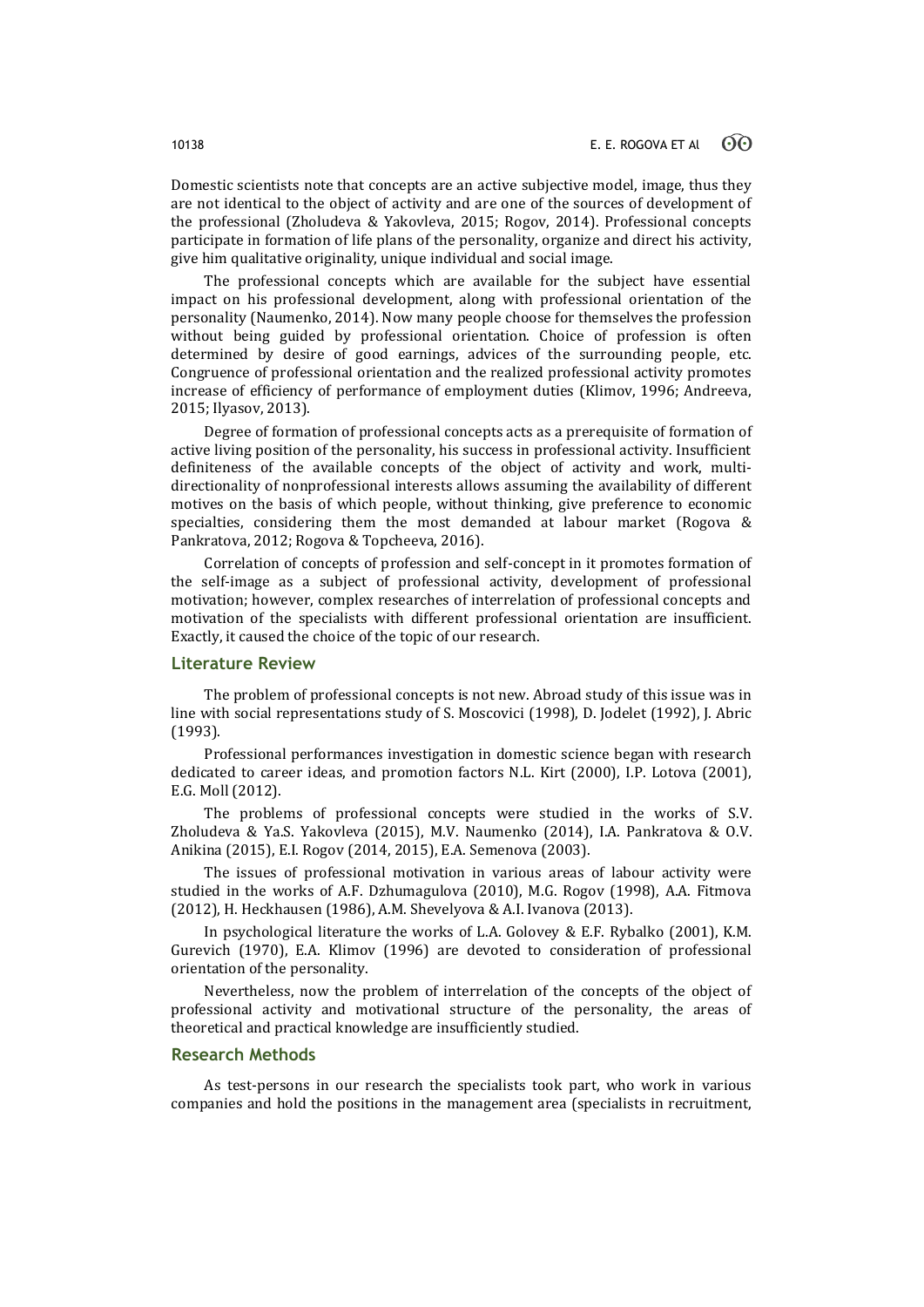optimization of communication processes, planning and assessment of business processes, management of field workers, etc.), aged from 23 to 35 years old, with work experience from 5 to 10 years, both sexes. 164 test-persons took part into the sampling.

As a result of the analysis of the data obtained by L.A. Jovaiša's technique (Paulauskas, 2010) directed on studying of the tendency of the personality to various areas of professional activity, the test-persons were divided into six groups on the basis of personal professional orientation (Rezapkina, 2005). As a result of the research the following percentage ratios were revealed, presented in Table 1.

**Table 1.** Distribution of the test-persons according to the types of specialists with different professional orientation

|    | Professional orientation               | Quantity |
|----|----------------------------------------|----------|
|    | Work with people                       | 27%      |
| 2. | Work in the area of mental labour      | 15%      |
|    | Work in the technical area             | 6%       |
|    | Work in the area of esthetics and arts | 16%      |
| 5. | Work in the area of physical labour    | 19%      |
| 6. | Work in the economic planning area     | 18%      |

Professional orientation is an integral characteristic of motivation of professional activity determined by all motives in the motivational area and in a special measure expressed in interests, relations, focused efforts. Any profession assumes that a person, engaged in it, has a certain set of abilities and qualities. They can be expressed in a greater or lesser degree. Professional orientation of the personality is the whole system of the motives moving the person. It defines his type of thinking, likes, needs and wishes, interests.

The data most distinctively show the prevalence of the test-persons of the tendency to work with people - 27% of the respondents. The test-persons who got to this group of people are successful in the managing professions; differ in sociability, ability to find common language with different people, to understand their mood, intentions. The professions connected with management, training, education, service (domestic, medical, informational) are suitable for them.

According to expressiveness of the results the next one is orientation for work in the area of physical work - 19% which characterizes the professions connected with sports activities, traveling, expedition work, security and operational-investigative activities, military service. All of them impose special requirements to physical training, health, strong-willed qualities.

We also revealed in 18% of the specialists orientation for work in the economic planning area. The professions connected with calculations and planning (accountant, economist); documentation management, analysis of texts and their transformation (editor, translator, linguist); schematic drawing of objects (draftsman, typographical surveyor). These professions demand concentration and accuracy from the person.

According to significance the next one is the tendency to work in the area of esthetics and arts – 16%. The professions of creative character connected with graphic, musical, literary and art, acting and scenic activity. Creative professionals, except special abilities (musical, literary, acting), are distinguished by originality and independence.

Orientation for work in the area of mental labour – 15%. The professions connected with scientific activity. Except special knowledge, such people usually are distinguished by rationality, independence of judgments, analytical thinking.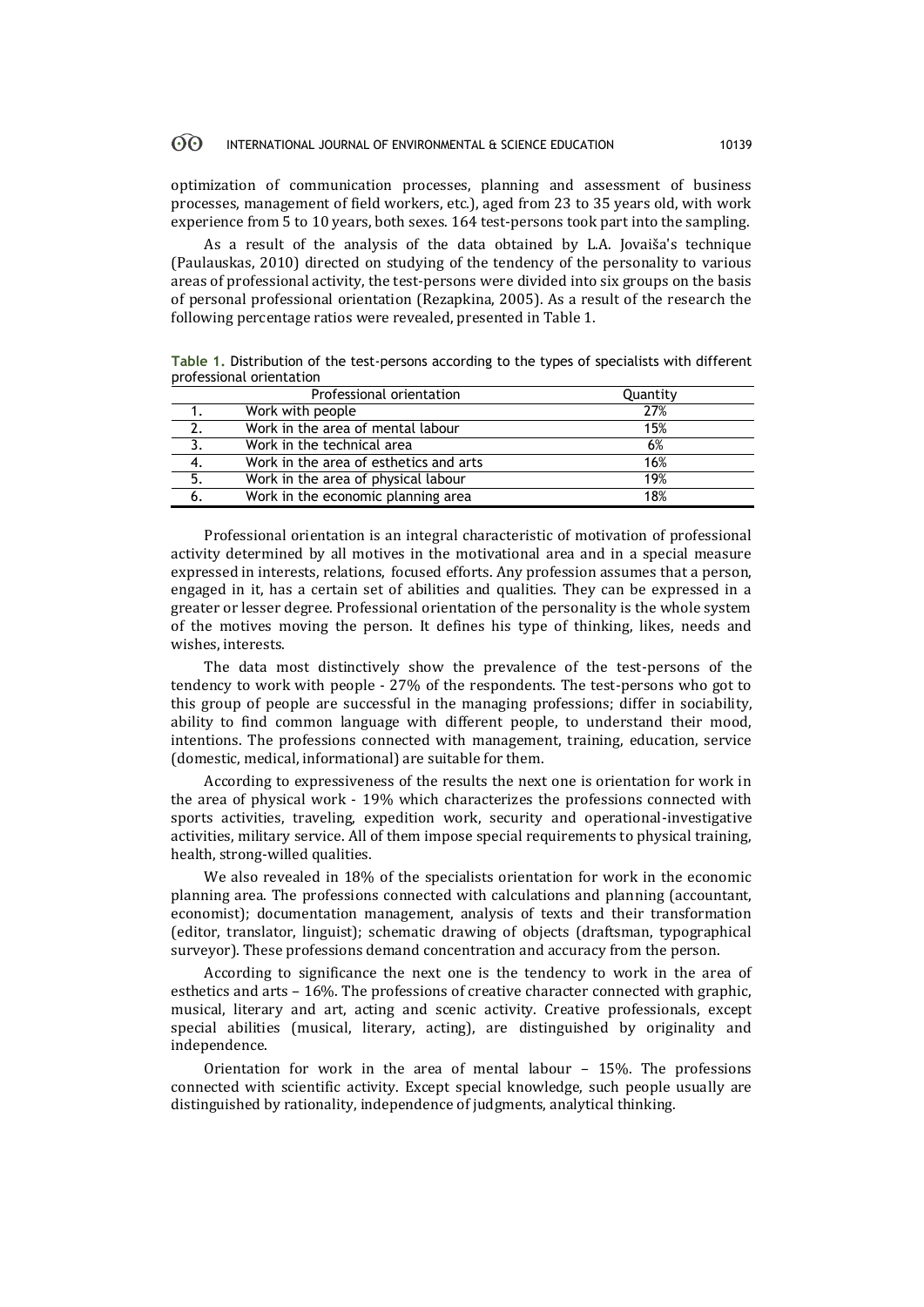Orientation for work in the technical area, namely 6%, is the least expressed in the sampling. The circle of these professions is very wide: metal production and working; assembly, installation of devices and mechanisms; repair, adjustment, service of electronic and mechanical equipment; erection, repair of buildings, constructions; traffic administration; production of goods. This fact is caused by the reason that the specialists in management activity working in the area of "person to person", not dealing with technical matters, took part in our research.

Thus, most of the specialists are focused first of all on work with people. In our opinion, it is connected with the fact that management process is focused on interpersonal interaction, and it is impossible to exclude people from management activity. However there is a quite big percent of the test-persons with other professional orientation. On the one hand, it is caused by the fact that the test-persons got on management positions after a certain professional experience which could be quite not connected with direct work with people; on the other hand, choice of the profession is not always defined by professional orientation.

By means of K. Zamfir's technique in the modification of A.A. Rean (Bordovskaya & Rean, 2000) the motivation of professional activity was examined. Motivation is traditionally understood as the motives causing activity and defining its orientation. Motivation, causing behavior and activity, has impact on professional selfdetermination, on satisfaction of the person with his work. Professional motivation is an action of concrete motives which cause choice of profession and longstanding performance of the duties connected with this profession (Rezapkina, 2005).

The technique can be applied for diagnostics of motivation of professional activity. The concept of internal and external motivation is the basis. One should speak about internal type of motivation when the activity in itself is of importance for the personality. If the aspiration to satisfaction of other needs, external in relation to the content of the activity itself (motives of social prestige, salary, etc.) is the cornerstone of motivation of professional activity, in this case it is accepted to speak about external motivation. External motives themselves are differentiated here into external positive and external negative. External positive motives, undoubtedly, are more effective and more desirable from all points of view, than external negative motives.

Assessment of professional concepts of the personality was carried out by means of the semantic differential made by E.I. Rogov (2014). For determination of the basic peculiarities of the concepts of the object of activity the questionnaire was used in the research, which was directed to its many-sided description, and consisting of two parts.

In the questionnaire the method of semantic differential was used, representing a technique of quantitative and qualitative indexing of the value by means of the bipolar scales defined by a pair of antonymous adjectives. It should be noted that now those variants of semantic differential which appeared in the researches in psychosemantics of consciousness, are already rather far departed from the initial variant of the semantic differential put forward in the 1950s by C.E. Osgood, G.J. Suci & P.H. Tannenbaum (1957). From the initial variant there was a general idea that a number of various "objects" is estimated by the test-persons in relation to a certain set of "descriptors".

Everything can act as "objects" which is interesting for a specific researcher: from the specific personality to various concepts and ideas of the environment. The set of "descriptors" underwent essential changes in comparison with Osgood's classical semantic differential which included a certain standard set of rather generalized oppositions like "good - bad", "strong - weak", etc., by using of which the factors of "assessment", "power" and "activity" were singled out.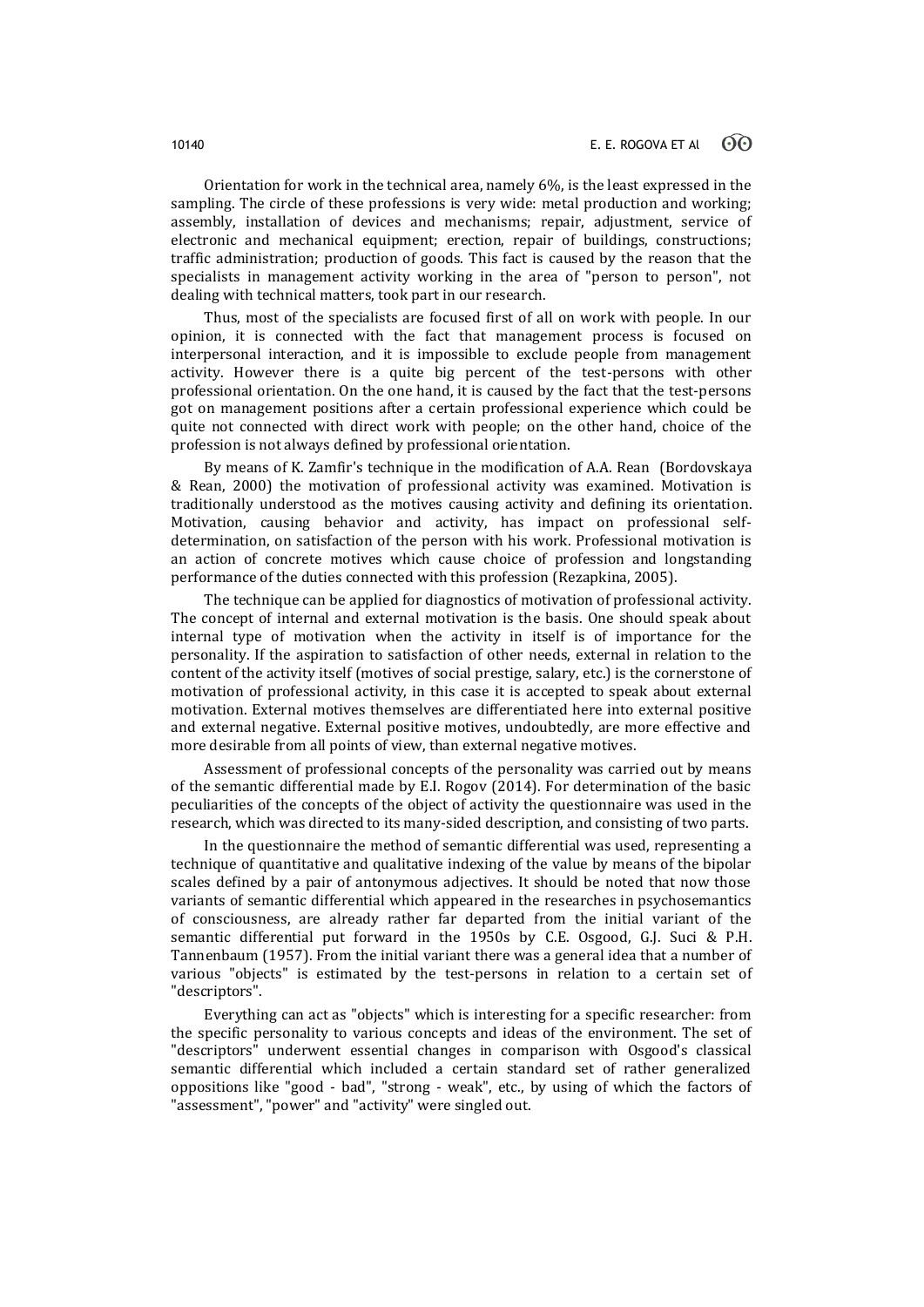In this research the test-persons had to estimate the object of their activity and their work by means of 16 adjectives according to the seven-point scale. Thanks to this technique in the studied concepts one should single out the following factors:

The Assessment Factor of an image shows the level of respect for the object from the subject. High values of this factor show that the test-person accepts the object, is inclined to realize it as a carrier of positive, socially desirable characteristics, is satisfied in some specified sense. Low values of the Assessment Factor indicate the critical attitude of the person towards the object, its rejection, dissatisfaction with its behavior, level of achievements, peculiarities of the personality on the insufficient level of acceptance. Especially low values of this factor show the possible neurotic or other problems connected with the feeling of small value of the object. The Assessment Factor includes the following scales: Sad - Glad (Scale 1); Dirty - Clean (5); Bad - Good (9); Unpleasant - Pleasant (13).

The Power Factor of an image shows the development of the strong-willed sides of the object as they are estimated by the test-person. Its high values show confidence, independence, tendency to rely on own efforts in difficult situations. Low values show insufficient self-checking of the object, inability to keep to the accepted line of conduct, dependences on external circumstances and estimates, inability to achieve the desired, control the situation, take a stand. Especially low estimates show and indicate asthenization and uneasiness. The Power Factor includes the following scales: Harsh - Tender (Scale 2); Heavy – Light (6); Strong - Weak (10); Hard - Easy (14).

The Activity Factor of an image can be interpreted as an evidence of extraversion of the object. Negative values indicate high activity, sociability, emotional generosity, impulsiveness; positive values indicate introversion, a certain passivity, quiet emotional reactions, unsociability, and restraint. The Activity Factor includes the following scales: Active - Passive (Scale 3); Vivacious - Sluggish (7); Initiative - Inactive (I); Vigorous - Indifferent (15).

The Preciseness Factor of an image shows its accuracy, contrast, adequacy, brightness in consciousness of the subject. The Activity Factor includes the following scales: Clear - Indistinct (Scale 4); Precise - Uncertain (8); Close - Far (12); Bright - Pale (16).

L.A. Jovaiša's questionnaire (professional orientation personal technique) (Paulauskas, 2010) allows carrying out diagnostics of interests and professional tendencies of the personality quickly and effectively. It can be applied at professional selection, employment, professional consultation, identification of structure of interests of the personality and professional orientation work with large and small social groups.

The questionnaire provides text interpretation of professional orientation of the personality, on-scale indicators, and "the typological psychographic scheme" to the psychologist.

L.A. Jovaiša's technique (Paulauskas, 2010) is necessary for work of psychologists, teachers, consultants, Human Resources specialists.

Basic concepts. For effective professional orientation work it is often necessary to reveal internal psychological tendencies which are the cornerstone of professional choice of the personality. The most widespread scientific point of view is consideration of interest as emotionally colored aspiration of the personality to a certain kind of activity. Interest generates tendency which is realization of interest in concrete activity. Interest is connected with orientation on cognition of any phenomena, and tendency – with activity.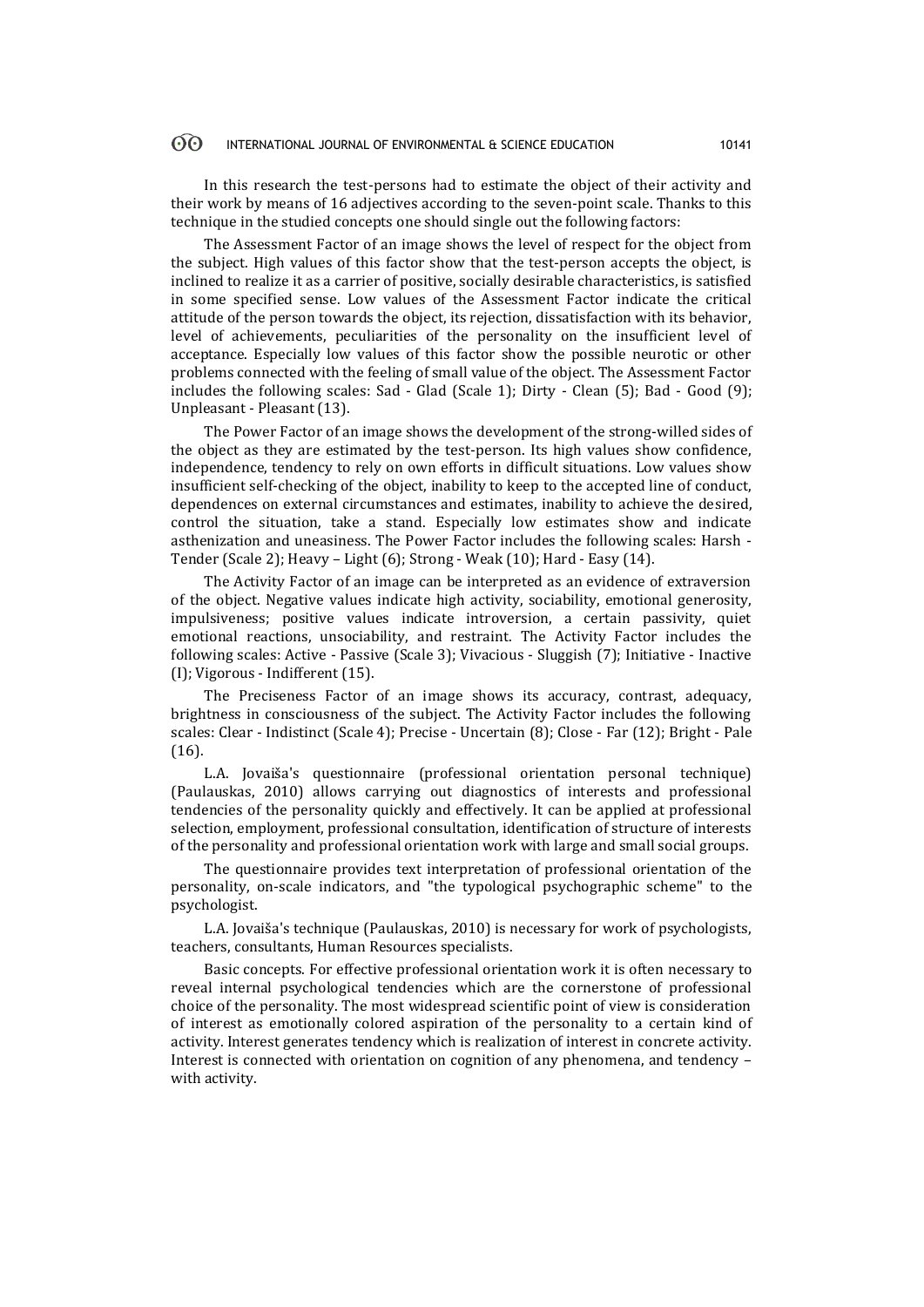Interest – this term refers more often to such concepts as attention, curiosity, concentration, anxiety, purposefulness, awareness, desire.

Tendency – this term refers to any strong, constant tendency to action. More often tendency is an inherited quality.

Scales: tendencies - to work with people, to research (intellectual) work, to practical activities, to esthetic kinds of activity, to extreme kinds of activity, to economic planning kinds of activity.

Professional orientation is dynamic, changeable and represents continuous process proceeding under permanent action of objective and subjective factors.

# **Results and Discussion**

As a result of the analysis of obtained data of the technique "Motivation of professional activity" - K. Zamfir's technique in the modification of A.A. Rean (Bordovskaya & Rean, 2000) we obtained the following data reflected in Table 2.

|                                                                                                                                |  |  |  |  | Table 2. Distribution of the test-persons according to the types of motivation of |  |  |  |  |  |  |  |
|--------------------------------------------------------------------------------------------------------------------------------|--|--|--|--|-----------------------------------------------------------------------------------|--|--|--|--|--|--|--|
| professional activity of the specialists with different professional orientation                                               |  |  |  |  |                                                                                   |  |  |  |  |  |  |  |
| $\overline{\mathbf{T}}$ . The state of the state of the state of the state of the state $\mathbf{0}$ , $\overline{\mathbf{0}}$ |  |  |  |  |                                                                                   |  |  |  |  |  |  |  |

|                                        | Technique "Motivation of professional activity" |             |             |  |  |  |
|----------------------------------------|-------------------------------------------------|-------------|-------------|--|--|--|
|                                        |                                                 | <b>EPM</b>  | <b>ENM</b>  |  |  |  |
| Types of professional orientations     | ΙM                                              | (external   | (external   |  |  |  |
|                                        | (internal                                       | positive    | negative    |  |  |  |
|                                        | motivation)                                     | motivation) | motivation) |  |  |  |
| Work with people                       | 4.27                                            | 3.92        | 3.57        |  |  |  |
| Work in the area of mental labour      | 4.25                                            | 3.40        | 3.20        |  |  |  |
| Work in the technical area             | 3.88                                            | 3.73        | 3.38        |  |  |  |
| Work in the area of esthetics and arts | 2.83                                            | 3.20        | 3.33        |  |  |  |
| Work in the area of physical labour    | 4.46                                            | 4.03        | 3.79        |  |  |  |
| Work in the economic planning area     | 4.9                                             | 3.04        | 2.8         |  |  |  |

In the subgroups with professional orientation "Work with people", "Work in the area of mental labour", "Work in the technical area", "Work in the area of physical labour" and "Work in the economic planning area" the internal motivation of professional activity prevails – 4.27, 4.25, 3.38, 4.46 and 4.9 points respectively. The internal intrinsic motivation is motivation which is connected with the content of activity itself, but not with external circumstances. The internal motivation means that remuneration for his own actions a person "bears in himself". It is expressed in the feeling of his own competence, confidence in his powers and intentions, satisfaction by the results of his work and self-realization.

It testifies that the test-persons with these types of professional orientation are driven by force that pushes them ahead and does not allow being at a stop; that is why the specialists at work put the efforts, forming their team and their organization. They do that for the change of their life and the life of other people to the best. The internal motivation is "fuel" which supports the specialists and does not allow going out and cooling down at the time of overcoming of difficulties and failures. The internal motivation induces to work. The examples of internal motivation are dream, selfrealization, ideas, creativity, self-affirmation, conviction, curiosity, health, feeling of necessity to someone, personal growth, need for communication.

In the type of professional orientation "Work in the area of esthetics and arts" external negative motivation of professional activity prevails – 3.33. External negative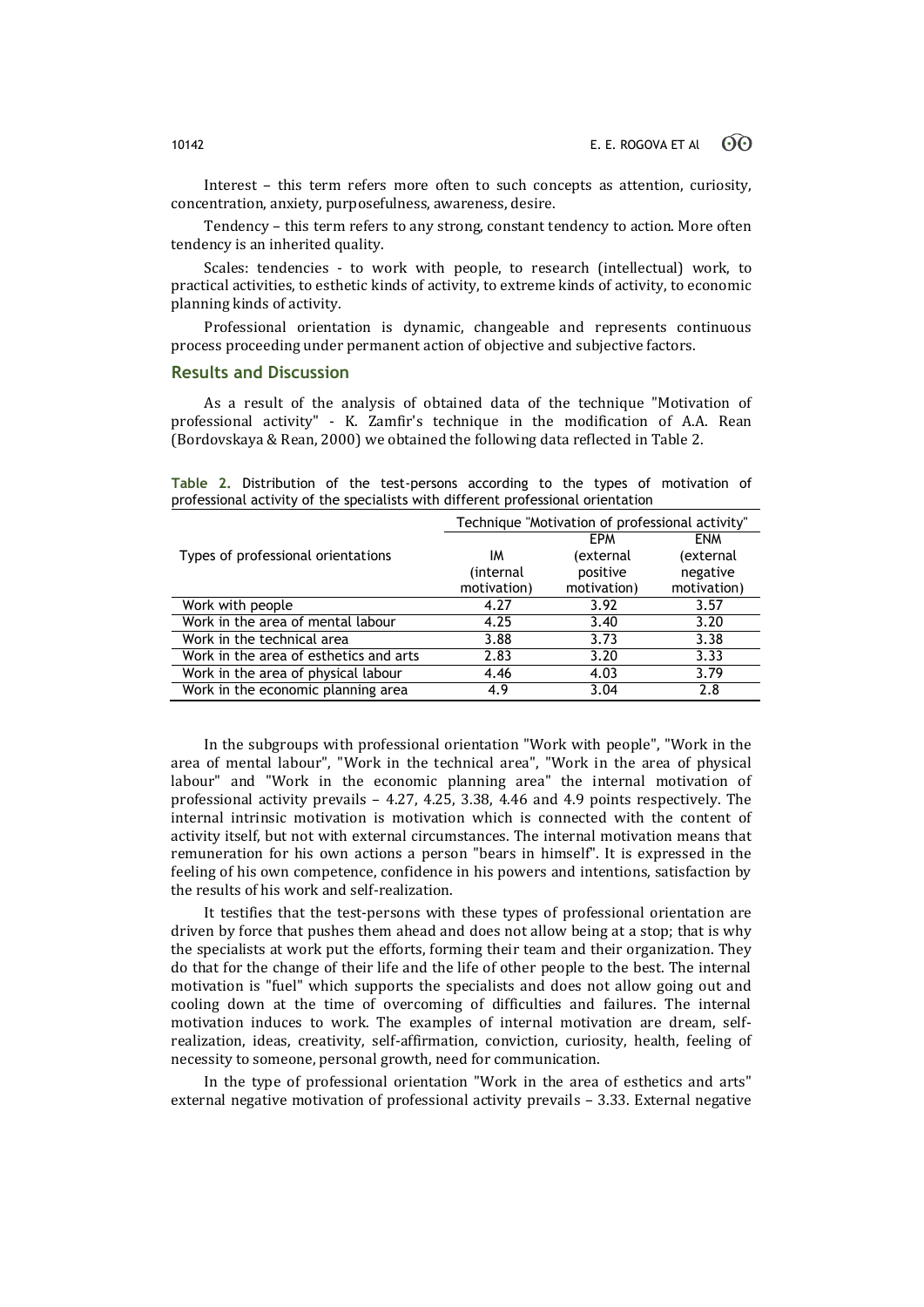(extrinsic) motivation is motivation which is not connected with the content of specific activity, but caused by external in relation to the subject circumstances, based on negative incentives and aspiration to avoid their influences, such as punishments, criticism, etc.

Thus, one can draw a conclusion that most of the test-persons have prevailing internal motivation that testifies that the specialists have an internal engine of personal growth and aspiration to achieve the desired goals. One can also draw a conclusion that internal motivation is above the external. The test-persons who got into this type, never ask anything in exchange, they act exclusively by peaceful means, trying not to do much harm to the world around, and find a way out of any difficult situation, without resorting to scandals and squabbles. For total satisfaction of internal motivation it is rather simple for people to reach it, for example, to perform work by their own efforts.

For determination of the basic peculiarities of the concepts of the object of activity a questionnaire has been used in the research which is focused on its many-sided description. As a result of the analysis of the obtained data the questionnaire "Assessment of professional concepts of the personality" (E.I. Rogov, 2014) we obtained the following data reflected in Table 3.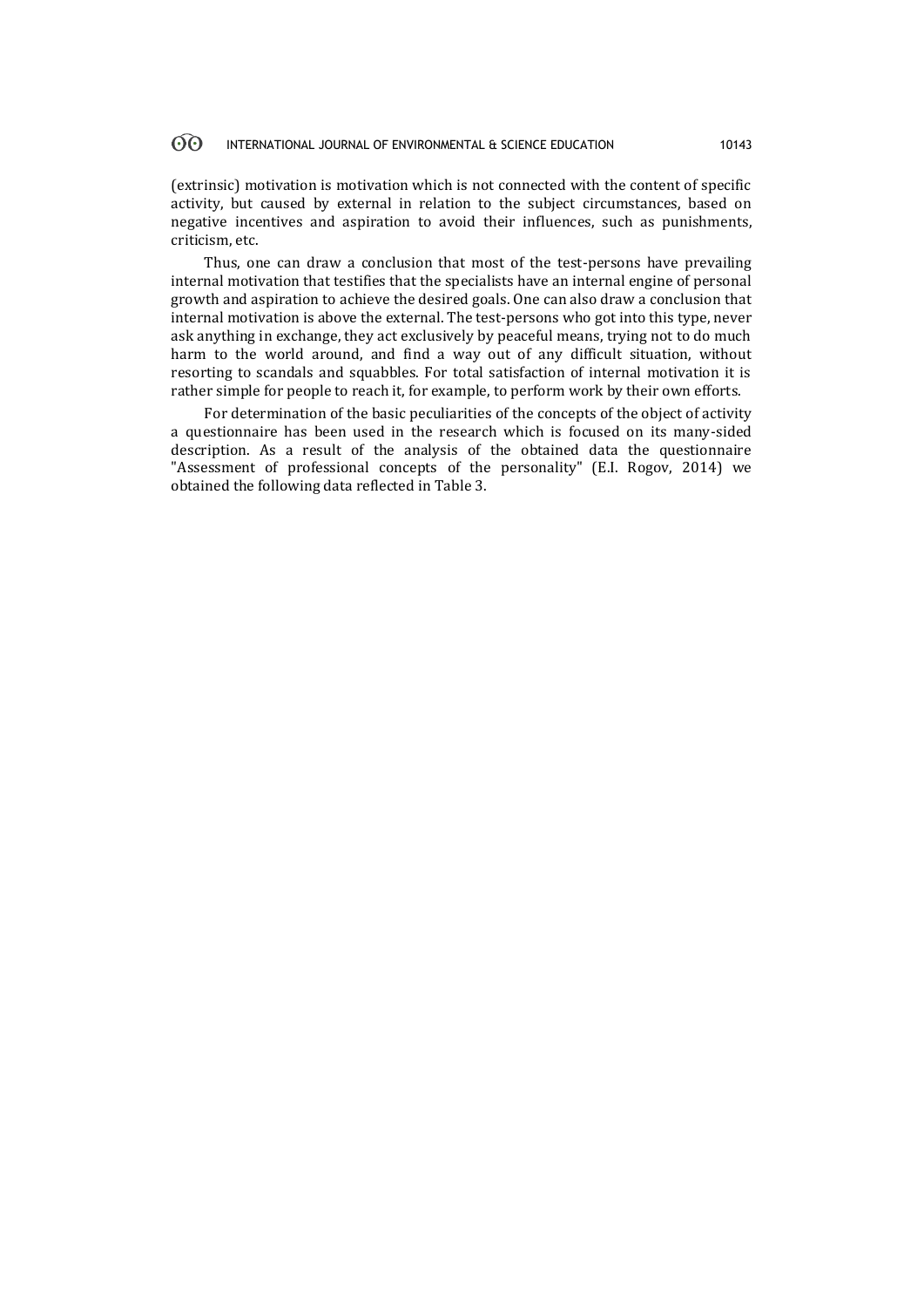|                                                       |                      | Object of activity |               |                | My work          |       |               |                     |  |
|-------------------------------------------------------|----------------------|--------------------|---------------|----------------|------------------|-------|---------------|---------------------|--|
|                                                       | As-<br>sess-<br>ment | Power              | Acti-<br>vity | Pre-<br>cision | As-sess-<br>ment | Power | Acti-<br>vity | Pre-<br>ci-<br>sion |  |
| Work with<br>people                                   | 4.13                 | 2.93               | 3.11          | 3.21           | 4.17             | 3.38  | 3.44          | 2.86                |  |
| Work<br>in<br>the area of<br>mental<br>labour         | 4.25                 | 3.65               | 2.85          | 3.53           | 4.23             | 3.08  | 4.18          | 2.43                |  |
| Work<br>in<br>the techni-<br>cal area                 | 5.38                 | 4.25               | 2.44          | 3.81           | 5.31             | 2.88  | 3.00          | 3.06                |  |
| in<br>Work<br>the area of<br>esthe-tics<br>and arts   | 3.50                 | 2.50               | 4.42          | 3.08           | 4.25             | 2.50  | 3.08          | 2.58                |  |
| in<br>Work<br>the area of<br>physical<br>labour       | 3.90                 | 3.19               | 3.13          | 2.90           | 4.31             | 3.44  | 3.50          | 2.94                |  |
| Work<br>in<br>the econo-<br>plan-<br>mic<br>ning area | 3.60                 | 3.25               | 3.70          | 3.35           | 4.55             | 3.30  | 2.55          | 3.85                |  |

**Table 3.** Peculiarities of professional concepts of the specialists with different professional orientation

In the type of professional orientation "Work with people" high values of the scale "Assessment" prevail (4.53), as well as in the type "Work in the area of mental labour" (2.25), "Work in the technical area" (5.38), "Work in the area of physical work" (3.9) that testifies to us about the level of respect for the object from the subject. High values of the factor show that the test-persons accept the object of their activity, are inclined to realize it as carrier of positive, socially desirable characteristics, are satisfied in some specified sense.

In the type of professional orientation "Work in the area of esthetics and arts" (4.42) and "Work in the economic planning area" (4.25) an indicator "Activity" dominates that can be interpreted as an evidence of introversion of the object. Positive values indicate low activity, sociability, emotional irresponsiveness, stability.

The test-persons were divided into two groups. The first one is represented by the specialists with prevalence of high values of the factor "Assessment" and the second one is represented by the specialists with prevalence of high values of the factor "Activity". High values of the factor "Assessment" testify to us about acceptance by the test-persons of profession, its understanding as carrier of positive, socially desirable characteristics, as well as satisfaction with the work in some specified sense. The value of the factor "Activity" also dominates. Such distribution testifies about consideration of the work by the test-persons as reserved and passive.

It was revealed that the factor "Assessment" of the object of activity and the work is the highest of the specialists with professional orientation of the technical area: they most positively estimate the object of their activity, than the specialists with other professional orientation. We consider it is caused by the fact that people with this professional orientation have, as a rule, not only technical, but also creative thinking,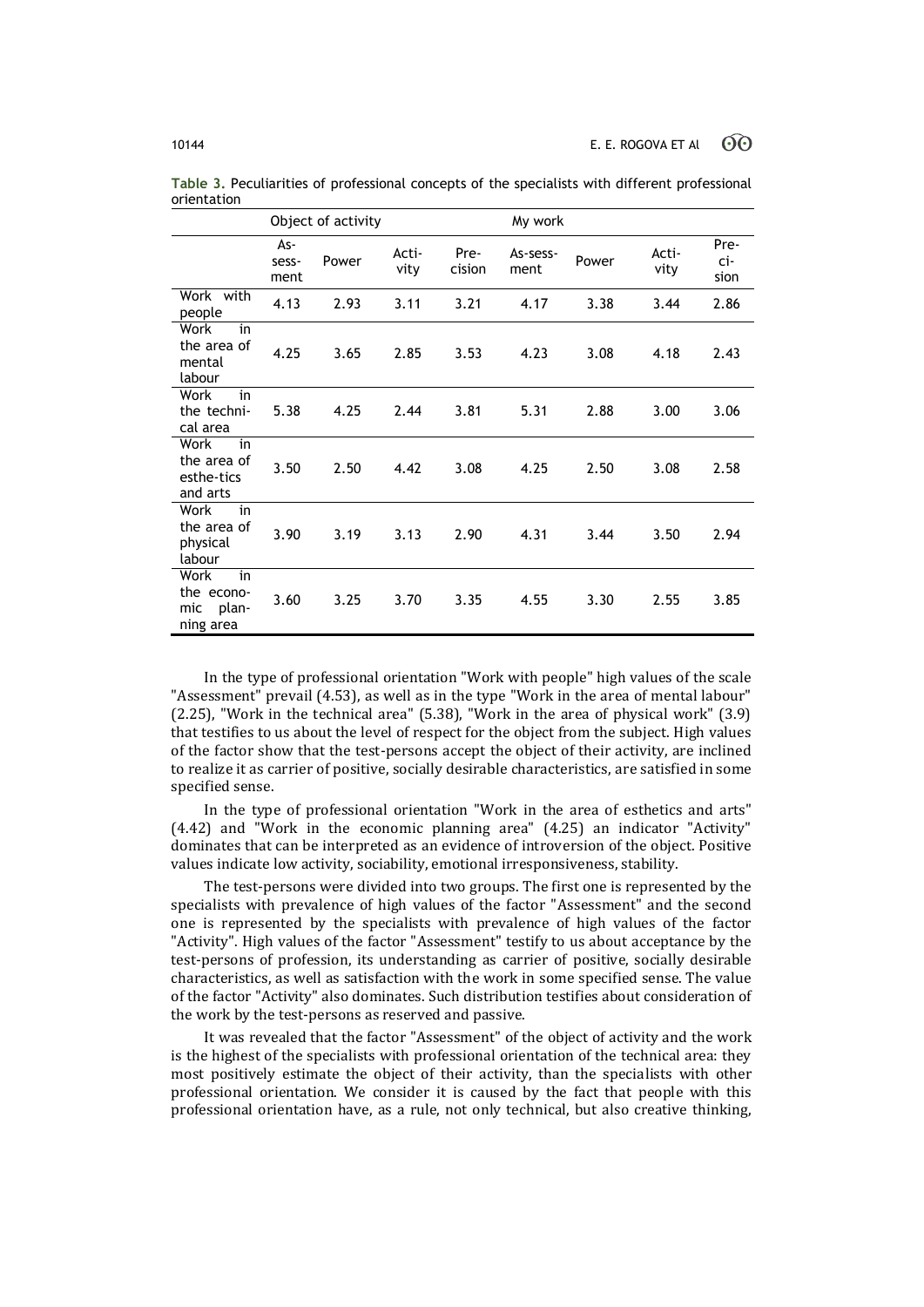observation and good operative memory, the qualities necessary for the specialist therefore they attach high significance to their object of activity.

It was stated that the factor of activity of assessment of the object of activity has high value at the test-persons with work orientation in the area of arts: the object is introvert for them that is quite natural. People of this professional orientation can often take a little detached position in relation with the people around. For this reason the object of activity and the work itself are perceived by the test-persons as strong, severe, difficult; the power factor at the test-persons has the lowest marks.

It should be noted that at the persons with professional orientation "Work with people" assessment of the factors generally has average values. We consider it is connected with the fact that management activity is not destabilizing for them. The object of activity and the work itself do not cause high or low marks because they like to work with people, they differ in sociability, ability to find common language with different people, understand their mood quickly. However, as well as at most of the respondents, the factor of assessment of the object of activity and the work itself has high value. They like their object of activity, and it is emotionally attractive for them.

Thus, one can draw a conclusion that for the majority of the test-persons the object of activity and the work itself are carriers of positive qualities and attractive, irrespective of professional orientation, however for the representatives with professional orientation of work in the area of arts, the representatives of which are characterized as closed introvert people, their object of activity and work are also passive and dull.

For consideration of interrelation of professional motivation and professional concepts at the specialists with different professional orientation we decided to find interrelation between the indicators of professional motivation and professional concepts. For realization of this task Spearman's correlation analysis method was used.

For clarification of availability of interrelations between the peculiarities of professional motivation and professional concepts (professionally important qualities) at the specialists with different professional orientation it is necessary to analyze correlation coefficient with these variables. For convenience of the analysis of the obtained data, the analysis will be carried out in each group of the test-persons separately.

Let us consider the obtained data. It should be noted that correlation relationships are revealed in each type of professional orientation between the specialists with internal motivation and external positive motivation and with different professional orientation. The obtained relationships are represented in the form of schemes (correlation pleiades). For this purpose let us represent the obtained relationships in the form of Figure 1.

Positive correlation relationship of the factor "Precision" of my work and the external negative motive has been revealed, where  $r = 0.89$ , at  $p = 0.05$ . It testifies that the more precise, brighter, more contrast the concepts of the work in consciousness of the respondents of this group are, the more developed the organizing qualities should  $he$ 

The revealed negative correlation interrelation of the factor "Activity" in assessment of my work with the external positive motive testifies that extrovert work assessment, active position in relation to it strengthens the External positive motivation and vice versa, the lower the external positive motivation is, the more passive and sluggish the work is perceived.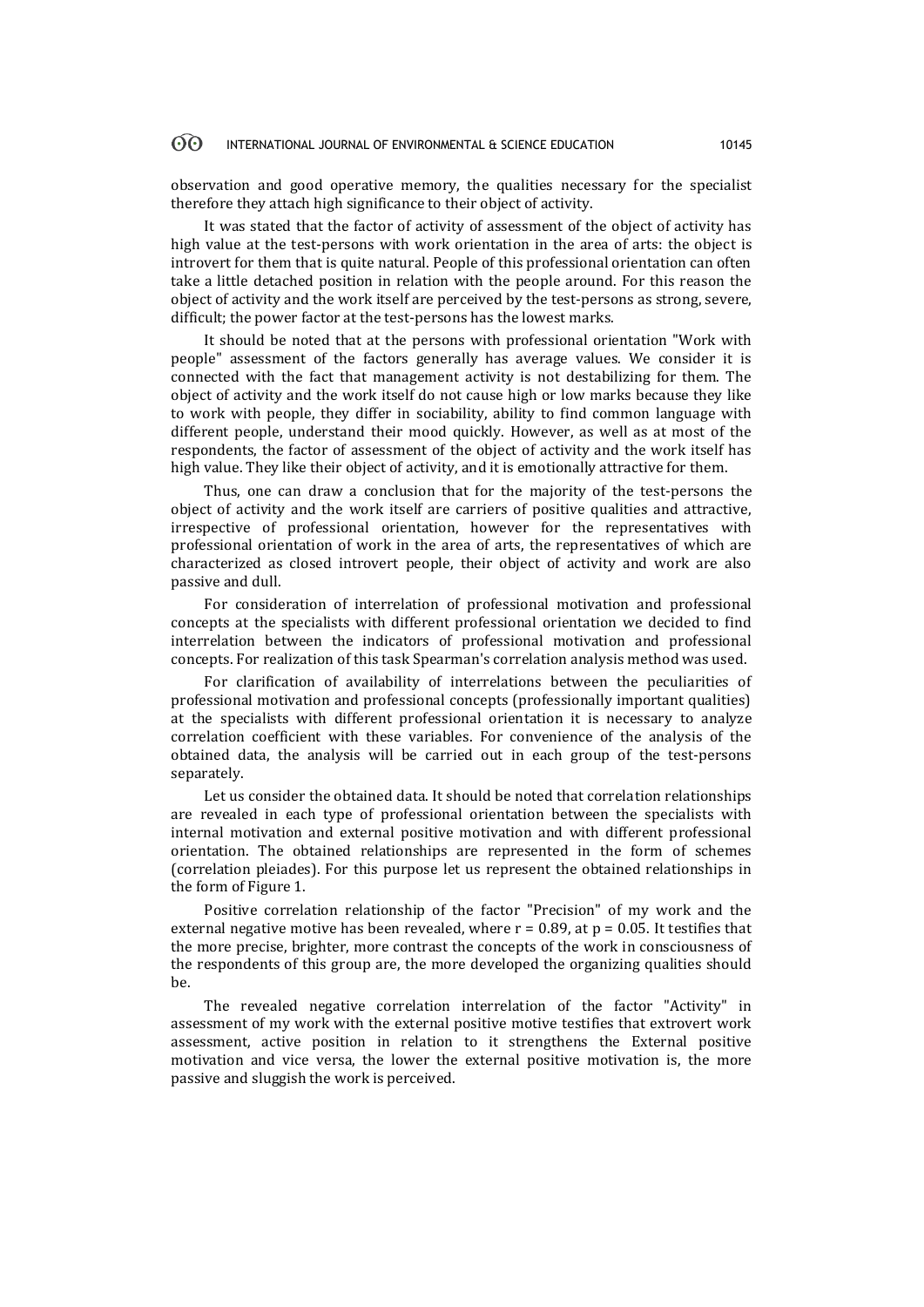

**Figure 1.** Peculiarities of professional concepts of the specialists with different professional orientation

The relationships between the factor "Assessment" and IPM have been revealed that testifies to us that the respondents of this group consider the object of activity from a positive side in case the external positive motivation increases. At the same time at growth of internal professional motivation the object of activity becomes less precise and clear; we consider it is connected with the fact that the person becomes focused on himself and his personality in the course of work, but not on management activity.

The revealed interrelations in the area of physical labour are presented in Figure 2. Between the parameter of external positive motivation and the factor "Precision" moderate positive relation has been revealed,  $r = 0.55$ , at  $p = 0.05$ . Thus, it is necessary to concretize the object of activity for the workers with professional orientation "physical labour" to increase their external positive motivation. Perhaps, it is connected that the test-persons of this sub-sampling prefer to work by hands and it is important for them to visualize and "to touch the work tools".

The revealed interrelations in the area of physical labour are presented in Figure 2. Between the parameter of external positive motivation and the factor "Precision" moderate positive relation has been revealed,  $r = 0.55$ , at  $p = 0.05$ . Thus, it is necessary to concretize the object of activity for the workers with professional orientation "physical labour" to increase their external positive motivation. Perhaps, it is connected that the test-persons of this sub-sampling prefer to work by hands and it is important for them to visualize and "to touch the work tools".

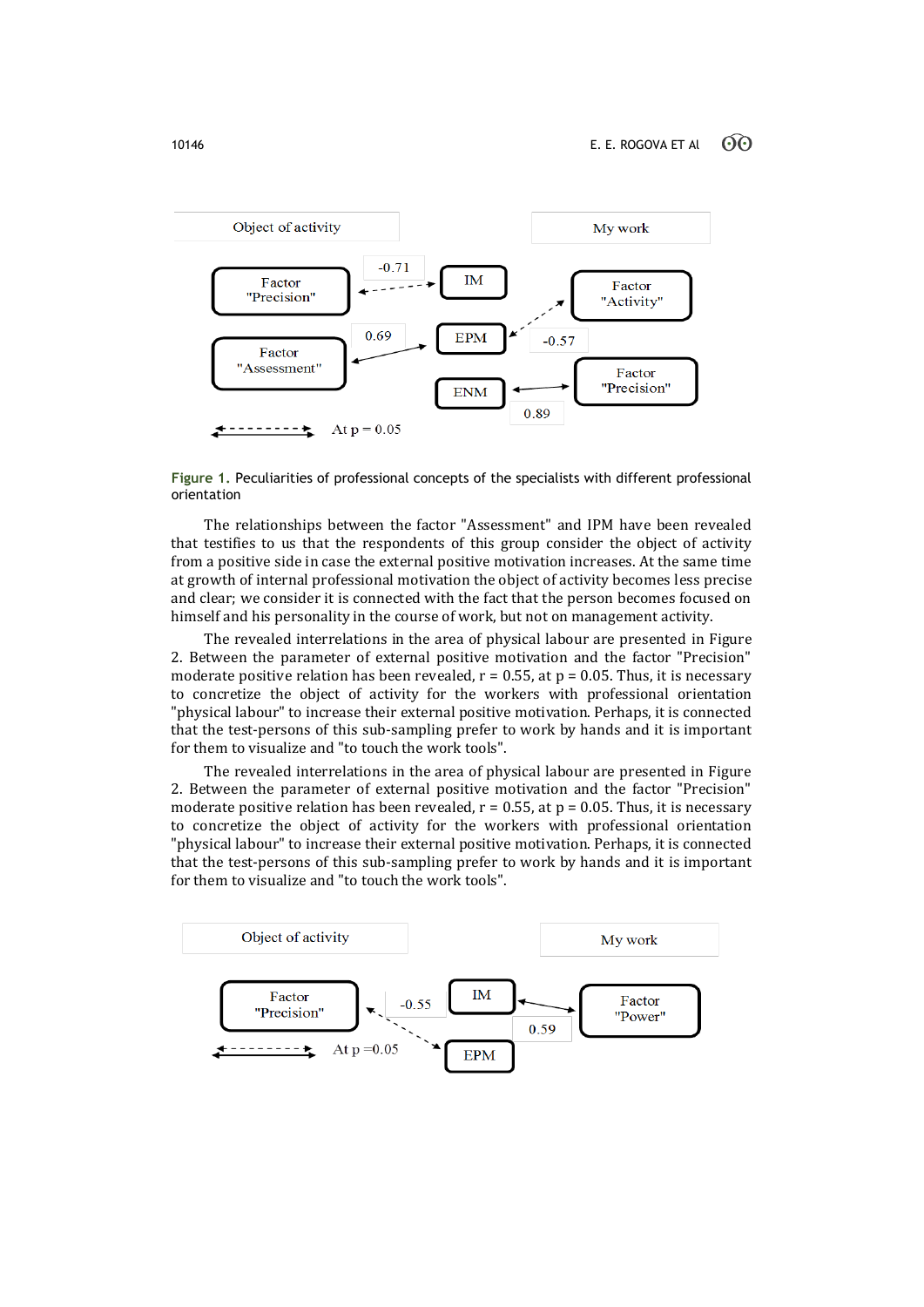**Figure 2.** Interrelation of professional motivation and professional orientation at the specialists with orientation "work in the area of physical labour"

Between the parameter of internal motivation and the factors "Power" of my work moderate relation  $r = 0.59$ , at  $p = 0.05$  is revealed. It testifies that the object of activity is estimated as socially undesirable, its rejection, and the tendency to recognize it as carrier of negative, socially undesirable characteristics, dissatisfaction of it in some specified sense are demonstrated; prevalence of adequacy, brightness, precision and contrast of the object of activity in consciousness of the specialists with prevailing external negative motivation are also observed.



At  $p = 0.05$ 

**Figure 3.** Interrelation of professional motivation and professional orientation at the specialists with orientation "work with people"

The correlation analysis of professional motivation and professional concepts in the area of work with people revealed interrelation of internal motivation with the factor "Assessment" of my work; the interrelation is presented in Figure 3. Thus, the specialists with high external negative motivation estimate their work critically, they are not satisfied with it. We consider, it is connected with the fact that they are focused on the work with people, not on the management process, communication is more pleasant than the management influence.

Between the parameter of external negative motive and the factor "Assessment" of the object of activity strong negative relation is revealed, where  $r = -0.61$ . It testifies about development of strong-willed sides of the object as they are estimated by the specialists with dominating internal type of professional motives. Its high values show confidence, independence, tendency to reckon on your own efforts in difficult situations. Prevalence of adequacy, brightness, precision and contrast of the object of activity in consciousness of the specialists with not high level of internal professional motivation are also observed.



**Figure 3.** Interrelation of professional motivation and professional orientation at the specialists with orientation "work with people"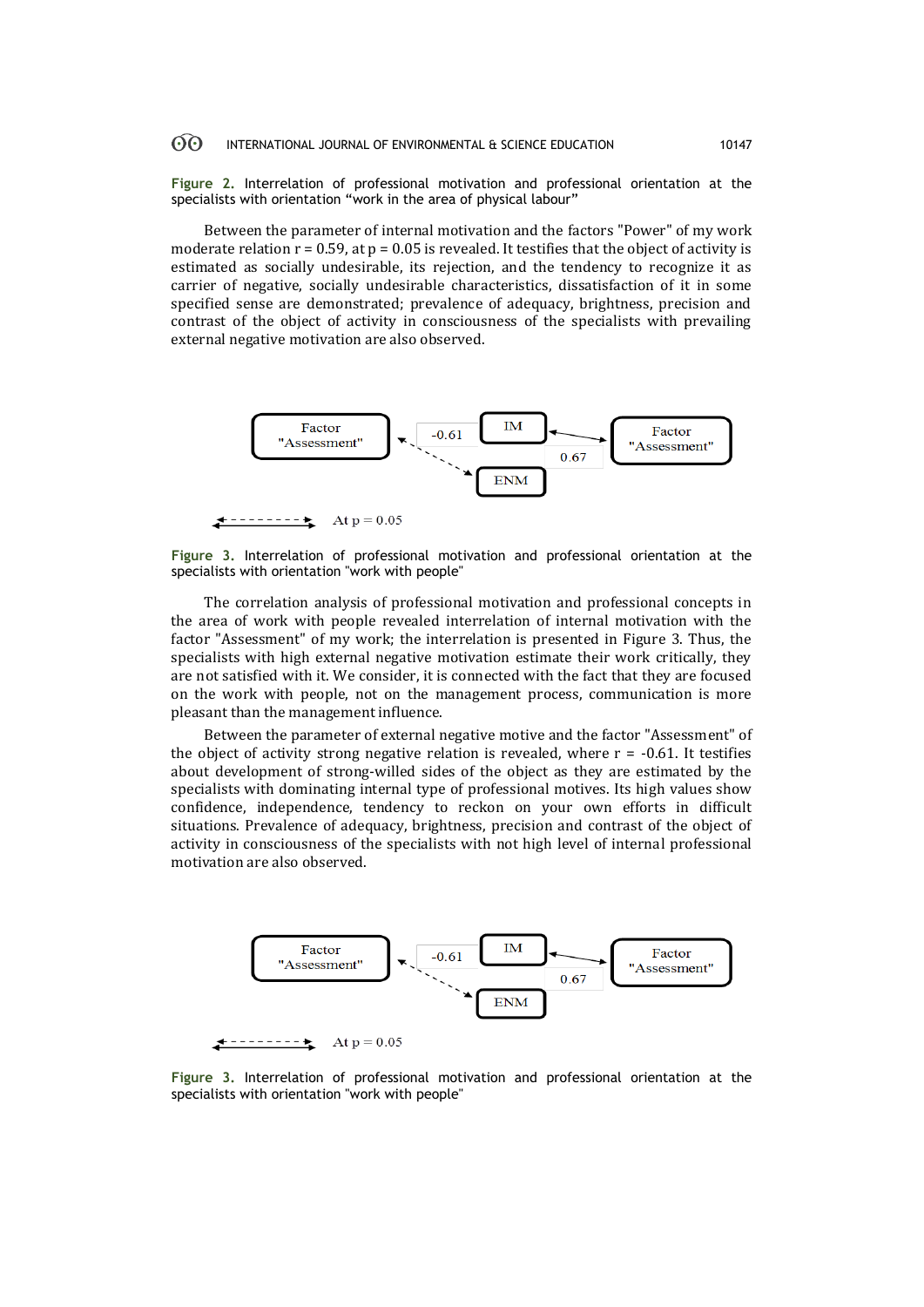The correlation analysis of professional motivation and professional concepts in the area of work with people revealed interrelation of internal motivation with the factor "Assessment" of my work; the interrelation is presented in Figure 3. Thus, the specialists with high external negative motivation estimate their work critically, they are not satisfied with it. We consider, it is connected with the fact that they are focused on the work with people, not on the management process, communication is more pleasant than the management influence.

Between the parameter of external negative motive and the factor "Assessment" of the object of activity strong negative relation is revealed, where  $r = -0.61$ . It testifies about development of strong-willed sides of the object as they are estimated by the specialists with dominating internal type of professional motives. Its high values show confidence, independence, tendency to reckon on your own efforts in difficult situations. Prevalence of adequacy, brightness, precision and contrast of the object of activity in consciousness of the specialists with not high level of internal professional motivation are also observed.

Between the parameter of external negative motivation and the factor "Assessment" of the object of activity moderate positive interrelation is revealed,  $r = -$ 0.87, at  $p = 0.05$  (i.e. at the specialists focused on work of creative character, seeking for innovative and original approach in their professional activity, with high external negative motivation, low estimation of their object of activity (Figure 4).



**Figure 4.** Interrelation of professional motivation and professional orientation at the specialists with orientation "esthetics and arts"

Moderate positive interrelation with the factor "Precision" of the object of activity and the parameter of internal motivation is also revealed,  $r = 0.59$ , at  $p = 0.05$ . We have revealed the correlation interrelation between internal motivation and the factor "Precision" of the object of activity. The specialists with professional orientation in arts, having high internal motivation have a distinct view of the object of activity, apparently, it is connected with the fact that they easily think by images, and look for the resource for work and professional growth in themselves. It testifies that the object of activity is estimated as socially desirable, its acceptance, and the tendency to recognize it as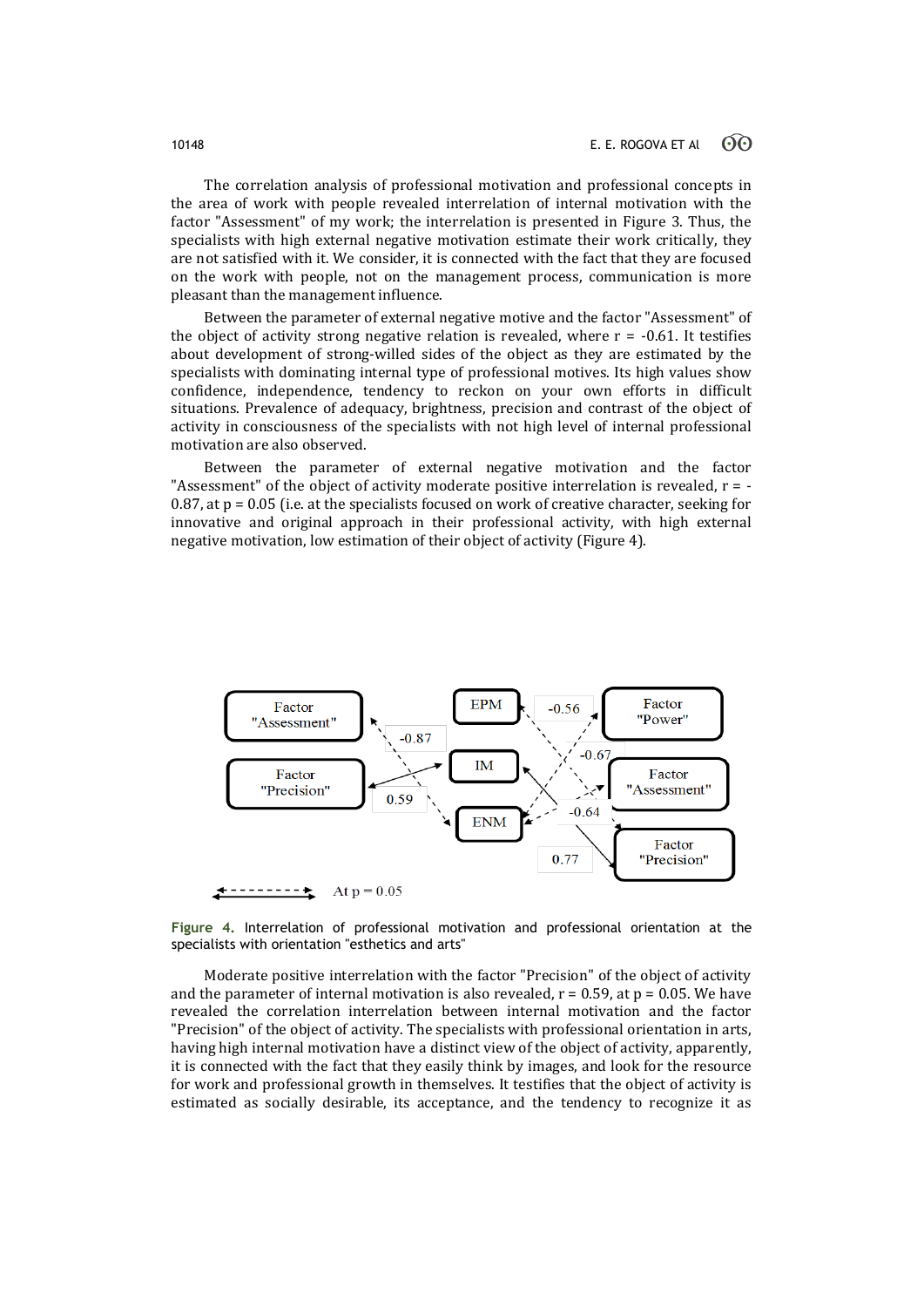carrier of positive, socially desirable characteristics, satisfaction of it in some specified sense are demonstrated; as well as its high activity, sociability, emotional generosity, impulsiveness; prevalence of adequacy, brightness, precision and contrast of the object of activity in consciousness of the specialists with high internal motivation are also observed.

Between the parameter of external negative motivation and the factor "Assessment" of my work strong negative interrelation is revealed,  $r = -0.64$ , at  $p = 0.05$ . It means that the specialists of this professional orientation with high external negative motivation characterize their work as unattractive and uninteresting, they do not accept their work.

Strong negative interrelation between the factor "Power" of my work and external positive professional motivation is also revealed. It can testify that the specialists with the prevailing external positive motivation estimate their work more extravert. It means that they point to its high activity, sociability, emotional generosity and impulsiveness.

Correlation interrelations of the factor "Precision" of my work with internal motivation and negative interrelation with external positive motivation is revealed. Therefore, if the specialists have exact, contrast, adequate, bright image of their work in consciousness, particularly, in consciousness of the subject, the less their internal motivation is, and external positive motivation is increased.



**Figure 5.** Interrelation of professional motivation and professional orientation at the specialists with orientation "technical work"

In sub-sampling of the specialists whom we referred to the category "Technical work" within the framework of our research, correlation analysis showed only strong negative interrelation, at  $p = 0.05$ , both in the category "the object of activity" and in the category "my work" (Figure 5).

Availability of negative interrelations of the factor "Precision" of the object of activity with internal motivation and, simultaneously, with external positive motivation testifies to us that the test-persons in these types of professional orientation are driven by force that pushes them ahead and does not allow being at a stop; that's why the specialists at work, put their efforts, forming their team and their organization. They do that for the change of their life and the life of other people to the best. The internal motivation is "fuel" which supports the specialists and does not allow going out and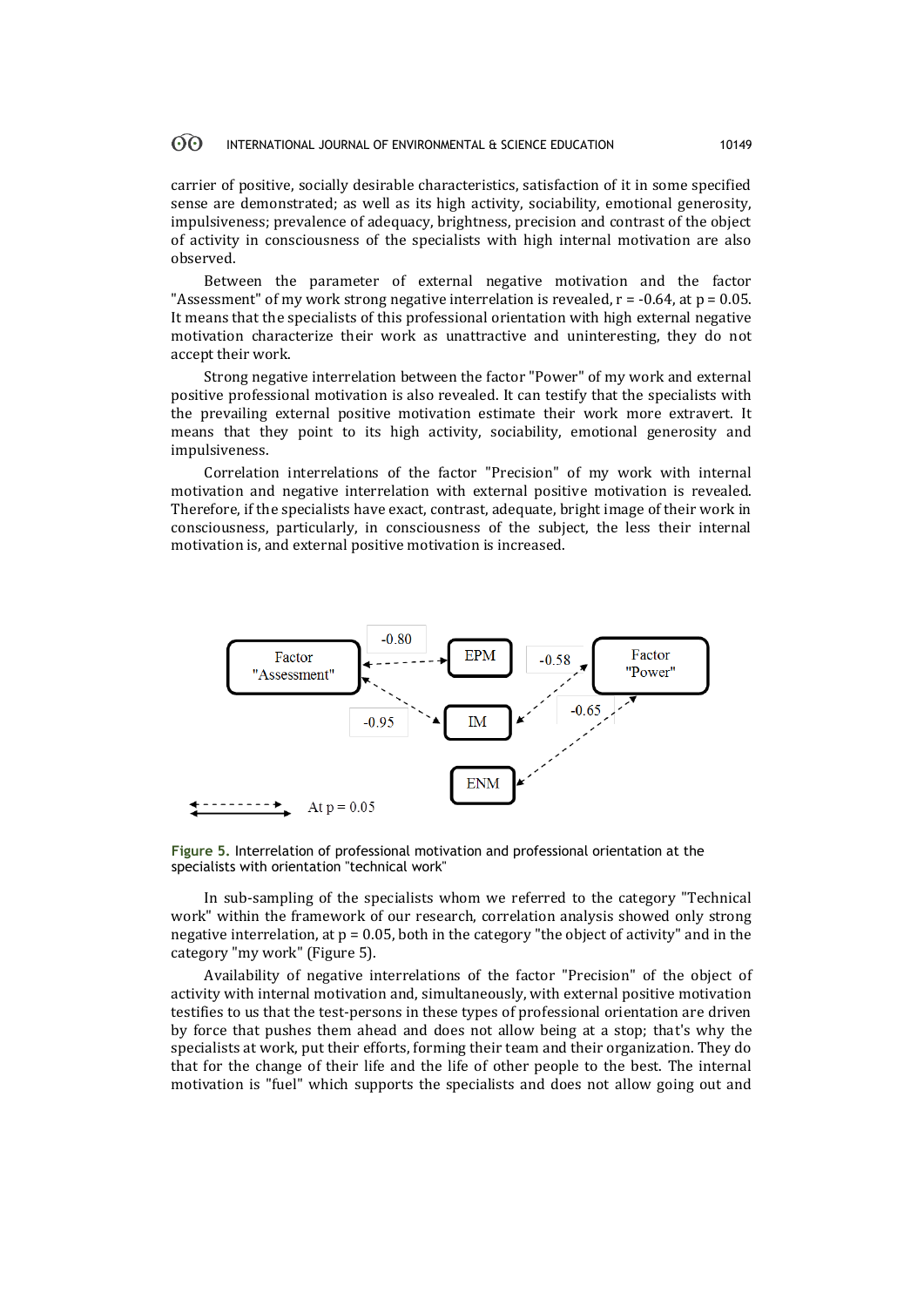cooling down at the time of overcoming of difficulties and failures, but only in case they have a clear view of the object of activity.

Negative interrelations of the factor "Power" with internal motivation and external negative motivation are revealed. The internal motivation induces to work. The examples of internal motivation are dream, self-realization, ideas, creativity, selfaffirmation, conviction, curiosity, health, feeling of necessity to someone, personal growth, need for communication. The first secret of success in business - never reduce the internal motivation. However the specialists of this category are capable of selfmotivation only in case if the work is difficult for them, but at the same time the external negative motivation increases at that.

In the group of the specialists who are referred to the category "Mental labour" the correlation analysis revealed negative interrelations (Figure 6). In the category "the object of activity" strong reverse interrelations of internal motivation and the factor "Power" of external negative motivation and the factor "Activity" were revealed. That means that the more active, initiative and vigorous the object of activity at the specialists focused on mental labour is, the more external negative motivation is developing. Thus, the more the object of activity is characterized as sure, independent, inclined to count on his own efforts in difficult situations, the more internal motivation is developing.



**Figure 6.** Interrelation of professional motivation and professional orientation at the specialists with orientation "mental labour"

In the category "my work" strong negative interrelations of the factor "Assessment" of internal motivation and external positive motivation are also revealed. Positive high value is not really important for the specialists focused on mental labour, if they estimate their work as sad and unpleasant, it more strengthens their professional motivation, both the internal, and the external positive one. We consider it is connected with the fact that the specialists with this professional orientation differ in high intelligence, independence and originality of judgments.

Thus, processing of the obtained data by means of the correlation analysis allowed us to reveal strong and moderate positive correlation relations with high significance level, both positive, and negative, between professional concepts and professional motivation at the specialists with different professional orientation of the parameters.

# **Conclusion**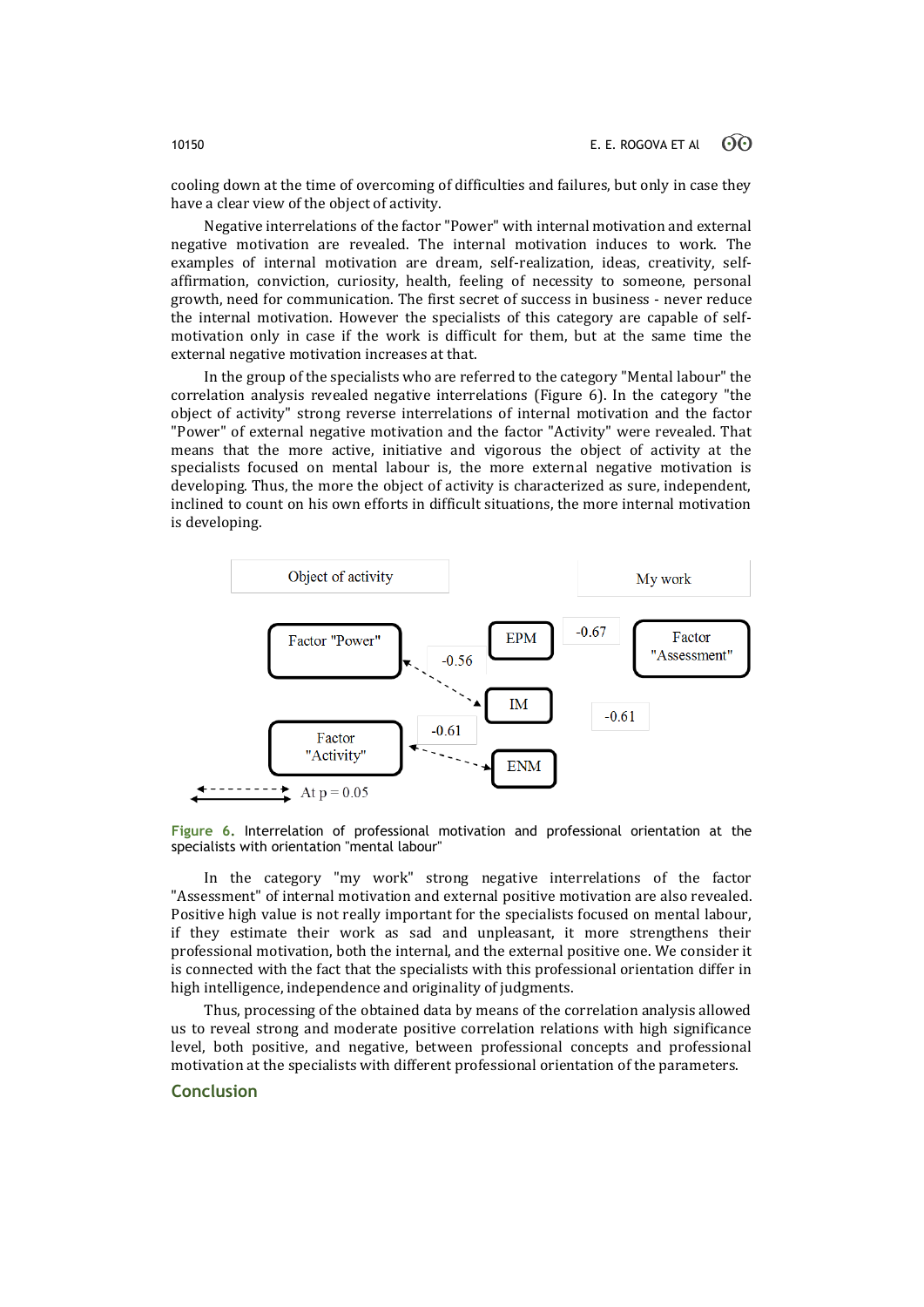As a result of empirical studying of interrelation of professional concepts and professional motivation at the specialists with different professional orientation the following points may be stated:

Studying of the peculiarities of professional concepts of the specialists with different professional orientation revealed that the test-persons were divided into two groups. The first group is represented by the specialists with prevalence of high rates of the factor "Assessment" and the second group is represented by the specialists with prevalence of high rates of the factor "Activity". High rates of the factor "Assessment" testify to us about acceptance by the specialists of their profession, its understanding as carrier of positive, socially desirable characteristics, as well as satisfaction with their work in a specified degree. The indicator of the factor "Activity" also dominates, such distribution testifies about consideration of their work by the test-persons as reserved and passive.

For most of the test-persons the object of activity and the work itself are carriers of positive qualities and attractive, irrespective of professional orientation, however, for the representatives with professional orientation of work in the area of arts, the representatives of which are characterized as closed introvert people, their object of activity and work are also passive and dull.

2. Research of the peculiarities of professional motivation of the specialists with different professional orientation revealed that the test-persons have prevailing internal motivation that testifies that the specialists have an internal engine of personal growth and aspiration to achieve the desired goals. One can also draw a conclusion that internal motivation is above the external. The test-persons who got into this type, never ask anything in exchange, they act exclusively by peaceful means, trying not to do much harm to the world around, and find a way out of any difficult situation, without resorting to scandals and squabbles. For total satisfaction of internal motivation it is rather simple for people to reach it, for example, to perform work by their own efforts. This unique feeling of pride appears in the person when his skills and quality of his work exceed his expectations, and what's the most important, they are convenient for other, third-party people.

3. The correlation analysis allowed drawing the following conclusions:

- in sub-sampling of the specialists with professional orientation for work in the economic planning area the respondents associate precision, contrast, brightness of the object of activity with reduction of the internal motive of activity; the more positively the object of activity is estimated, the more developed the external positive motivations are developed; the external positive motivation develops if the work is estimated as active and vigorous; the external negative motivation develops if the work is incomprehensible and unclear;

- in sub-sampling of the specialists with professional orientation for work in the area of physical work the respondents associate external positive motivation with distinct concept of the object of activity; internal motivation if the work itself is represented to the subject of activity as not difficult and easy;

- in sub-sampling of the specialists with professional orientation for work in the area of "work with people" the respondents associate high internal motivation with low importance of the object of activity; high negative motivation with high importance of the work itself;

- in sub-sampling of the specialists with professional orientation "work in the area of esthetics and arts" the respondents associate high internal motivation with indistinct concept of the object of activity and the work itself; high external motivation with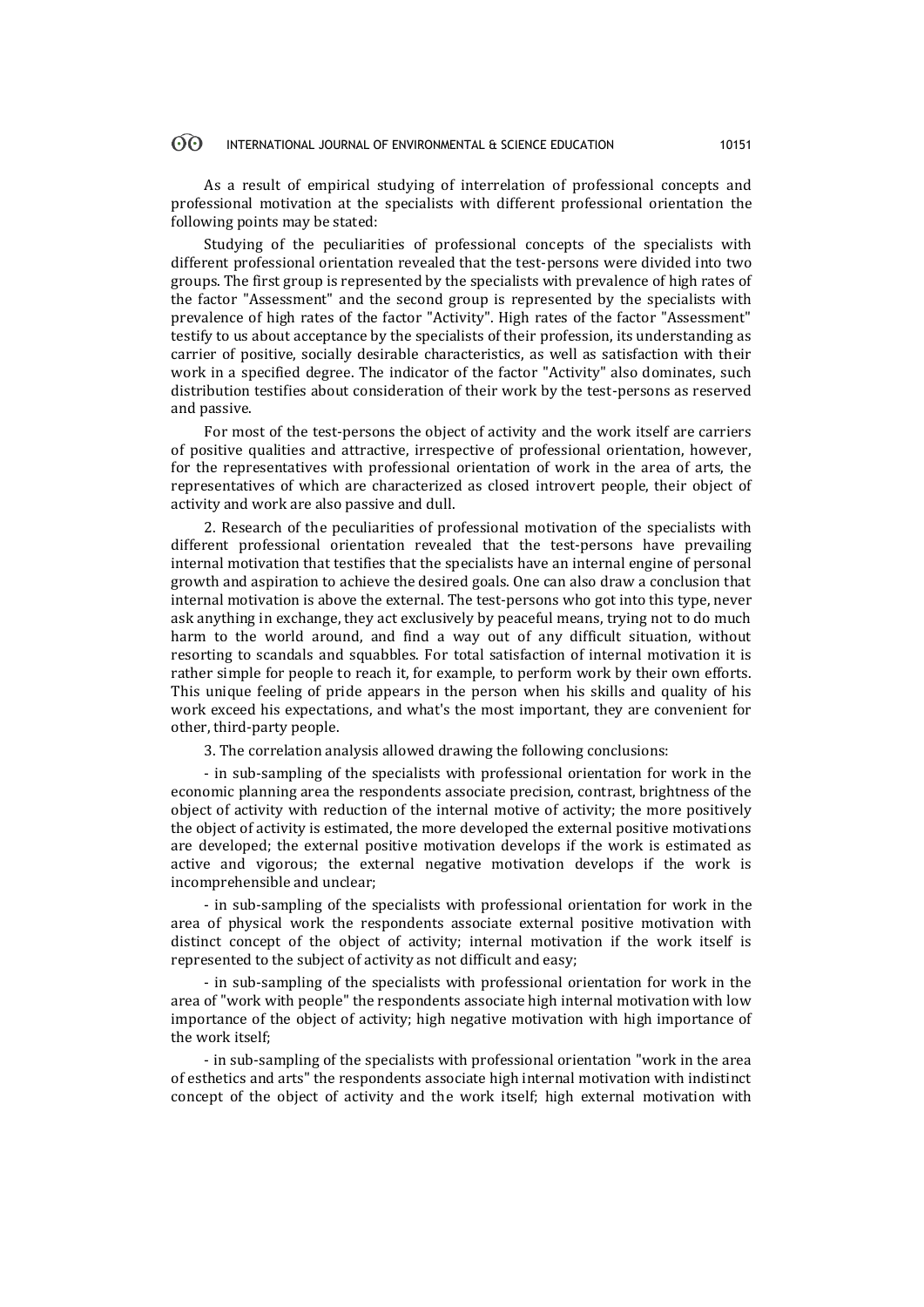distinct concept of the work itself; high negative motivation with low estimation of the work itself and the object of activity;

- in sub-sampling of the specialists with professional orientation for work in the area of "technical labour" the respondents associate high internal motivation with the complete image - "picture" of the object of activity and the heaviness of the work itself; high positive motivation with the clear object of activity; high negative motivation with difficulty of the performed work;

- in sub-sampling of the specialists with professional orientation for work in the area of "mental labour" the respondents associate high negative motivation with excessive activity of the object of activity; high internal motivation with strong and heavy object of activity and, thus, low importance of the work itself; external positive motivation, as well as unimportance of the work.

Thus, there is interrelation between professional motivation and professional concepts at the specialists with different professional orientation. The obtained results of the research are necessary for development of basic principles of personal career building and career progression of specialists.

### **Disclosure statement**

No potential conflict of interest was reported by the authors.

### **Notes on contributors**

**Evgenia E. Rogova**, Doctor of Philosophy, Associate Professor of Southern Federal University, Rostov-on-Don, Russia.

**Irina A. Pankratova**, PhD, Associate Professor of Southern Federal University, Rostov-on-Don, Russia.

**Svetlana V. Zholudeva**, PhD, Associate Professor of Southern Federal University, Rostovon-Don, Russia.

**Anna M. Sheveleva**, PhD, Associate Professor of Southern Federal University, Rostov-on-Don, Russia.

**Marina V. Naumenko**, PhD, Associate Professor of Southern Federal University, Rostov-on-Don, Russia.

**Natalya E. Skrynnik**, PhD, Associate Professor of Southern Federal University, Rostov-on-Don, Russia.

### **References**

Abric J. (1993) Central system, peripheral system : their functions and roles in the dynamics of social representations. *Papers on social representations, 2,* 75-78.

- Andreeva, L.V. (2015). Formation of professional concepts of students in the professional development process. *Professional concepts*, *1(7),* 22-31.
- Bordovskaya, N.V. & Rean, A.A. (2000). *Pedagogy. Textbook for higher educationl institutions*. St. Petersburg: Peter, 353-368.

Dzhumagulova, A.F. (2008). Peculiarities of labour motivation of employees of manufacturing enterprises. *Bulletin of St. Petersburg University: scientific and technical journal, 4,* 432-439.

Fitmova, A.A. (2012). Research of dynamics of doctors' professional motivation formation. *Applied psychology and psychoanalysis, 3*. Direct access: http://ppip.idnk.ru

Golovey, L.A. & Rybalko, E.F. (2001). *Practical course in age psychology.* St. Petersburg: Rech, 688 p.

Gurevich, K.M. (1970). *Professional suitability and main properties of nervous system*. Moscow: "Science" Press, 272 p.

Heckhausen, H. (1986). *Motivation and activity.* Moscow: Pedagogy, 392 p.

Ilyasov, F.N. (2013) Resource approach methodology in analysis of labor motives and attitudes. P*ublic opinion monitoring: economic and social changes*, *5,* 13-25.